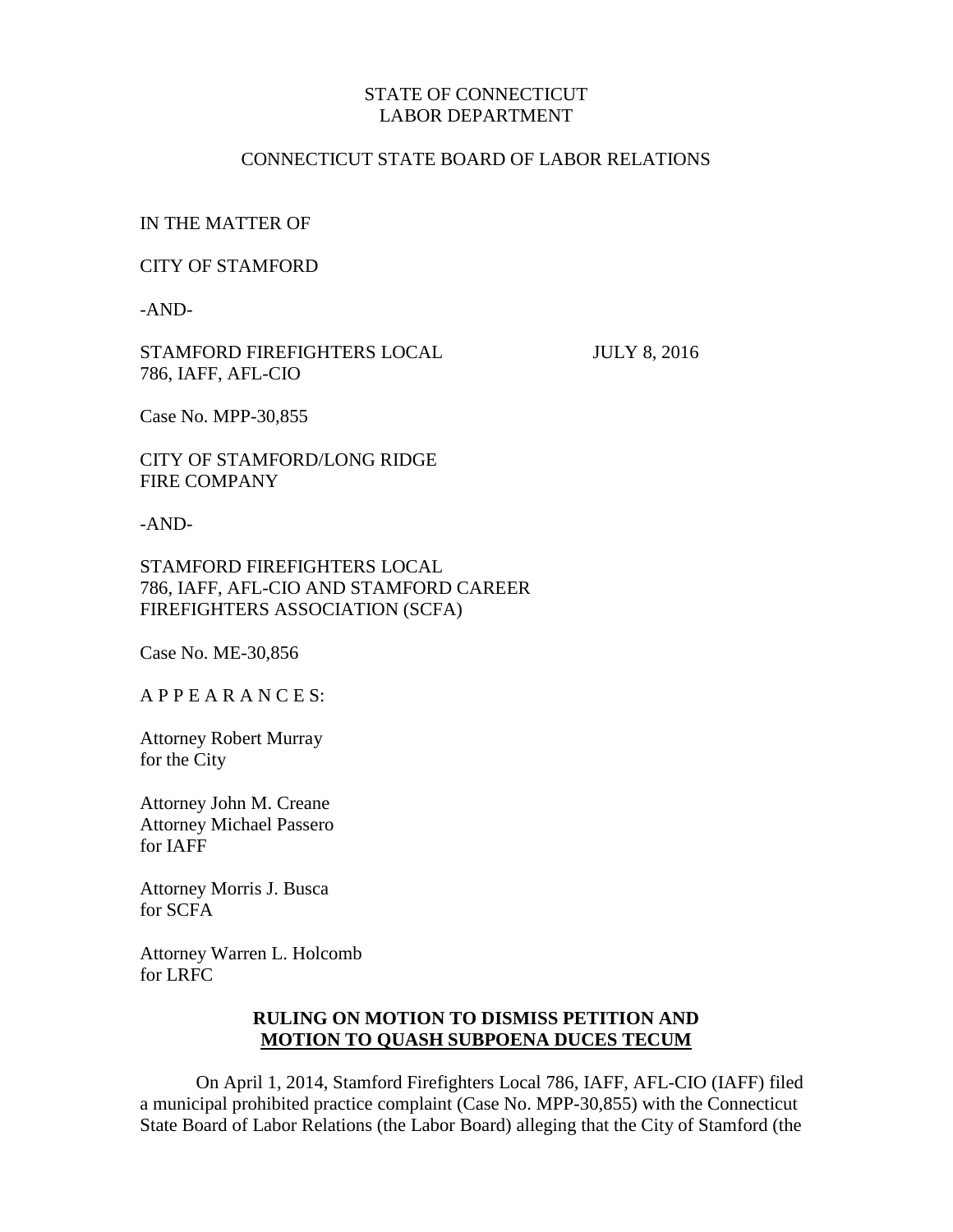City) violated the Municipal Employee Relations Act (MERA or the Act) by refusing to bargain in good faith over the inclusion of certain firefighter positions in the Long Ridge Fire Company (LRFC) as members of the IAFF bargaining unit. That same day, IAFF also filed a petition (Case No. ME-30,856) with the Labor Board, amended on May 7, 2014, seeking clarification that said firefighters are members of the IAFF bargaining unit. The positions at issue are currently represented by Stamford Career Firefighters Association (SCFA).

After the requisite preliminary administrative steps had been taken the abovecaptioned cases were consolidated. On April 2, 2016, SCFA filed a motion to dismiss the petition (Ex. 11) in Case No. ME-30,856. On or about April 8, 2016, counsel for IAFF issued a subpoena duces tecum (Ex. 20) directed to SCFA. On April 13, 2016, IAFF filed a memorandum of law in opposition to SCFA's motion to dismiss. (Ex. 12). On April 18, 2016, the Labor Board held a formal hearing at which all parties appeared, were represented and were allowed an opportunity to present argument and evidence concerning, *inter alia*, the motion to dismiss and the subpoena duces tecum. On April 28, 2016, SCFA filed a motion to quash IAFF's subpoena duces tecum. On May 19, 2016, IAFF filed a memorandum of law in opposition to SCFA's motion to quash. Having fully considered the record before us, we find that SCFA's motion to dismiss should be denied and that SCFA's motion to quash should be granted.

#### **ORDER**

By virtue of and pursuant to the powers vested in the Connecticut State Board of Labor Relations by the Municipal Employee Relations Act, it is hereby

#### **ORDERED** that:

1. The motion to dismiss the petition filed by SCFA in Case No. ME-30,856 is **DENIED**.

2. The motion to quash the subpoena duces tecum filed by SCFA in Case Nos. MPP-30,855 & ME-30,856 is **GRANTED**.

#### CONNECTICUT STATE BOARD OF LABOR RELATIONS

Patricia V. Low Patricia V. Low Chairman

Wendella Ault Battey Wendella Ault Battey Board Member

Barbara J. Collins Barbara J. Collins Board Member